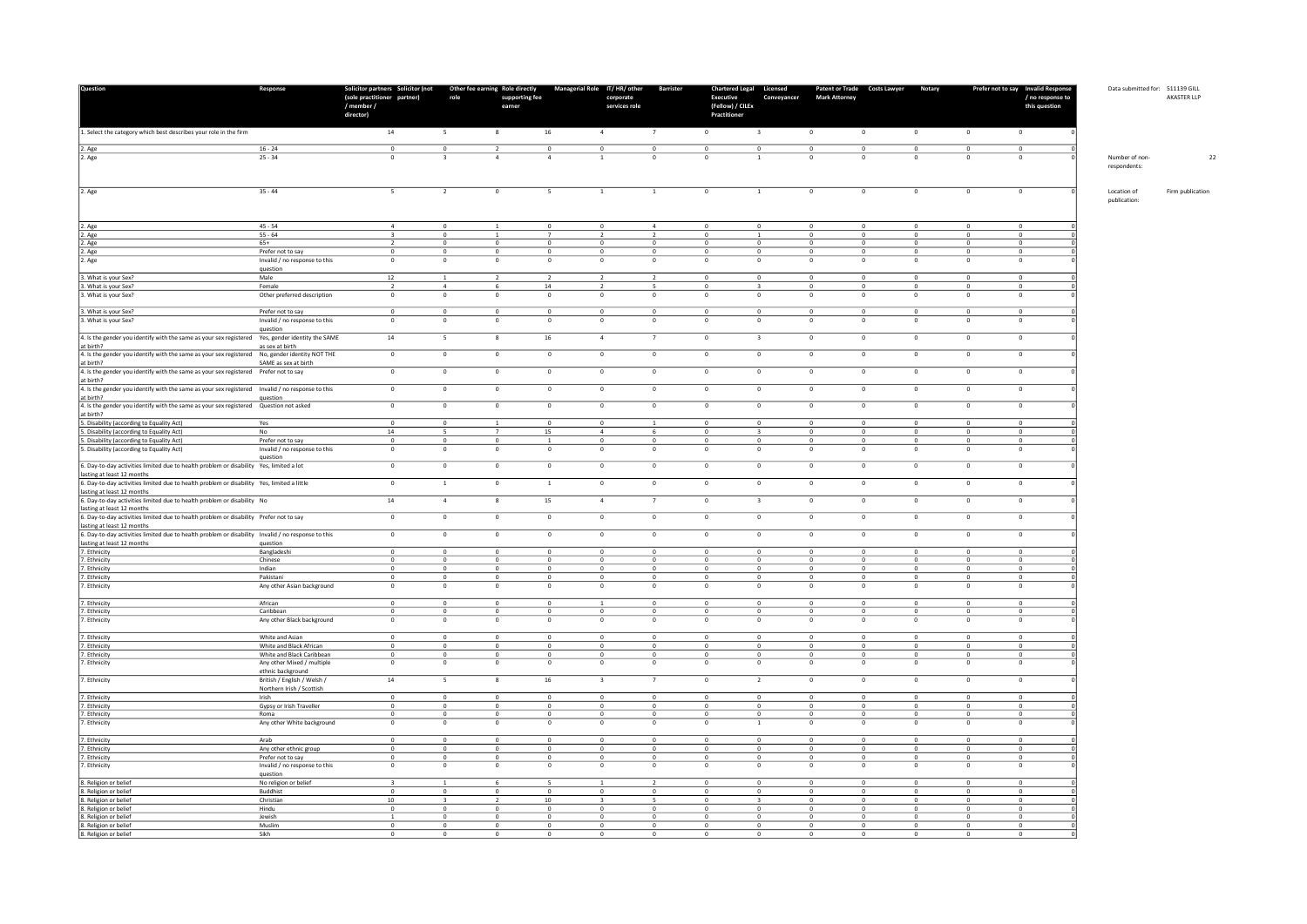| 8. Religion or belief                                                                   |                                  |                           |                         |                           |                |                |                         |                         |                         |                |                         |                         |                         |                          |  |
|-----------------------------------------------------------------------------------------|----------------------------------|---------------------------|-------------------------|---------------------------|----------------|----------------|-------------------------|-------------------------|-------------------------|----------------|-------------------------|-------------------------|-------------------------|--------------------------|--|
|                                                                                         | Any other religion or belief     | $\circ$                   | $\circ$                 | $\circ$                   |                | $\circ$        | $\overline{0}$          | $\circ$                 | $\circ$                 | $\Omega$       | $\mathbf 0$             | $\overline{0}$          | $\circ$                 | $\mathbf{0}$             |  |
| 8. Religion or belief                                                                   | Prefer not to say                | $\mathbf 0$               | $\,$ 1 $\,$             | $\,$ 0 $\,$               | $\,0\,$        | $\,0\,$        | $\mathbf 0$             | $\mathbf 0$             | $\mathbf 0$             | $\mathbf 0$    | $\mathbf 0$             | $\mathbf 0$             | $\mathbf 0$             | $\mathbf 0$              |  |
| 8. Religion or belief                                                                   | Invalid / no response to this    | $\circ$                   | $\circ$                 | $\overline{0}$            | $\circ$        | $\circ$        | $\overline{0}$          | $\mathbf 0$             | $\overline{0}$          | $\Omega$       | $\overline{0}$          | $\mathbf{0}$            | $\mathbf 0$             | $\mathbf 0$              |  |
|                                                                                         | question                         |                           |                         |                           |                |                |                         |                         |                         |                |                         |                         |                         |                          |  |
| 9. Sexual orientation                                                                   | Bi                               | $\mathbf 0$               | $\mathbf 0$             | $\mathbf{1}$              | 1              | $\mathbf 0$    | $\mathbf 0$             | $\mathbf 0$             | $\mathbf 0$             | $\circ$        | $\mathbf 0$             | $\mathbf 0$             | $\mathbf 0$             | $\mathbf 0$              |  |
| 9. Sexual orientation                                                                   | Gay/Lesbian                      | $\overline{0}$            | $\circ$                 | $\circ$                   | $\circ$        | $\circ$        | $\overline{0}$          | $\circ$                 | $\circ$                 | $\circ$        | $\circ$                 | $\overline{0}$          | $\circ$                 | $\circ$                  |  |
| 9. Sexual orientation                                                                   | Heterosexual                     | 14                        | 5                       | $\overline{7}$            | 14             | $\overline{4}$ | $\overline{7}$          | $\mathbf 0$             | 3                       | $\,$ 0         | $\mathbf 0$             | $\circ$                 | $\mathbf 0$             | $\mathbf 0$              |  |
| 9. Sexual orientation                                                                   | Other preferred description      | $\overline{0}$            | $\circ$                 | $\overline{0}$            | $\Omega$       | $\Omega$       | $\Omega$                | $\Omega$                | $\Omega$                | $\Omega$       | $\Omega$                | $\overline{0}$          | $\circ$                 | $\overline{0}$           |  |
|                                                                                         |                                  |                           |                         |                           |                |                |                         |                         |                         |                |                         |                         |                         |                          |  |
| 9. Sexual orientation                                                                   | Prefer not to say                | $\Omega$                  | $\circ$                 | $\Omega$                  | $\overline{1}$ | $\Omega$       | $\Omega$                | $\Omega$                | $\Omega$                | $\Omega$       | $\Omega$                | $\Omega$                | $\circ$                 | $\Omega$                 |  |
| 9. Sexual orientation                                                                   | Invalid / no response to this    | $\overline{0}$            | $\mathbf 0$             | $\,$ 0                    | $\circ$        | $\overline{0}$ | $\overline{0}$          | $\circ$                 | $\circ$                 | $\circ$        | $\circ$                 | $\circ$                 | $\mathbf 0$             | $\circ$                  |  |
|                                                                                         | question                         |                           |                         |                           |                |                |                         |                         |                         |                |                         |                         |                         |                          |  |
| 10. School type from 11 to 16                                                           | State-run or state-funded        | $\overline{a}$            | $\mathbf{1}$            | $\overline{4}$            | $\circ$        | $\overline{2}$ | $\mathbf{1}$            | $\mathbf 0$             | $\overline{2}$          | $\circ$        | $\mathbf{0}$            | $\circ$                 | $\mathbf 0$             | $\circ$                  |  |
|                                                                                         | school - selective on academic,  |                           |                         |                           |                |                |                         |                         |                         |                |                         |                         |                         |                          |  |
|                                                                                         | faith or other grounds           |                           |                         |                           |                |                |                         |                         |                         |                |                         |                         |                         |                          |  |
|                                                                                         |                                  |                           |                         |                           |                |                |                         |                         |                         |                |                         |                         |                         |                          |  |
| 10. School type from 11 to 16                                                           | State-run or state-funded        | 6                         | $\overline{4}$          | $\overline{4}$            | 14             | $\overline{1}$ | 6                       | $\mathbf 0$             | $\mathbf 0$             | $\mathbf 0$    | $\overline{\mathbf{0}}$ | $\overline{0}$          | $\overline{\mathbf{0}}$ | $\circ$                  |  |
|                                                                                         | school - non-selective           |                           |                         |                           |                |                |                         |                         |                         |                |                         |                         |                         |                          |  |
| 10. School type from 11 to 16                                                           | Independent / fee-paying         | $\overline{4}$            | $\overline{\mathbf{0}}$ | $\overline{\mathbf{0}}$   | $\,1\,$        | $\overline{0}$ | $\overline{0}$          | $\mathbf 0$             | $\overline{\mathbf{0}}$ | $\circ$        | $\overline{0}$          | $\overline{\mathbf{0}}$ | $\mathbf 0$             | $\overline{\phantom{0}}$ |  |
|                                                                                         | school                           |                           |                         |                           |                |                |                         |                         |                         |                |                         |                         |                         |                          |  |
| 10. School type from 11 to 16                                                           | Independent / fee-paying         | $\,$ 0 $\,$               | $\overline{0}$          | $\overline{0}$            | $\circ$        | $\overline{0}$ | $\mathbf 0$             | $\overline{\mathbf{0}}$ | $\overline{\mathbf{0}}$ | $\mathbf 0$    | $\mathbb O$             | $\mathbf 0$             | $\overline{\mathbf{0}}$ | $\overline{\mathbf{0}}$  |  |
|                                                                                         | school, where I received a       |                           |                         |                           |                |                |                         |                         |                         |                |                         |                         |                         |                          |  |
|                                                                                         | bursary covering 90% or more     |                           |                         |                           |                |                |                         |                         |                         |                |                         |                         |                         |                          |  |
|                                                                                         | of my tuition                    |                           |                         |                           |                |                |                         |                         |                         |                |                         |                         |                         |                          |  |
| 10. School type from 11 to 16                                                           | Attended school outside the      | $\circ$                   | $\mathsf{o}$            | $\circ$                   | $\circ$        | $\mathbf{1}$   | $\circ$                 | $\mathbf 0$             | $\mathbf{1}$            | $\mathbf 0$    | $\circ$                 | $\circ$                 | $\overline{0}$          | $\overline{0}$           |  |
|                                                                                         | <b>TIK</b>                       |                           |                         |                           |                |                |                         |                         |                         |                |                         |                         |                         |                          |  |
| 10. School type from 11 to 16                                                           | Don't know / not sure            | $\,0\,$                   | $\circ$                 | $\circ$                   |                | $\mathbf 0$    | $\,0\,$                 | $\,0\,$                 | $\circ$                 | $\mathbf 0$    | $\bf 0$                 | $\,0\,$                 | $\mathbf 0$             | $\,0\,$                  |  |
| 10. School type from 11 to 16                                                           | Prefer not to say                | $\Omega$                  | $\Omega$                | $\Omega$                  | $\Omega$       | $\Omega$       | $\Omega$                | $\Omega$                | $\Omega$                | $\Omega$       | $\Omega$                | $\Omega$                | $\Omega$                | $\Omega$                 |  |
| 10. School type from 11 to 16                                                           | Invalid / no response to this    | $\mathfrak o$             | $\mathfrak o$           | $\mathfrak o$             | $\circ$        | $\circ$        | $\mathfrak o$           | $\mathbf 0$             | $\overline{0}$          | $\mathbf 0$    | $\overline{0}$          | $\mathbf 0$             | $\mathbf 0$             | $\overline{0}$           |  |
|                                                                                         | question                         |                           |                         |                           |                |                |                         |                         |                         |                |                         |                         |                         |                          |  |
| 10. School type from 11 to 16                                                           | Question not asked               | $\,$ 0 $\,$               | $\mathbf 0$             | $\mathbf 0$               | $\mathbf 0$    | $\mathbf 0$    | $\mathbf 0$             | $\mathbf 0$             | $\mathbf 0$             | $\mathbf 0$    | $\pmb{0}$               | $\mathbf 0$             | $\mathbf 0$             | $\circ$                  |  |
| 11. Did either of your parents attend university by the time you                        | No, neither of my parents        | $\overline{7}$            | $\overline{4}$          | 6                         | $14\,$         | $\overline{2}$ | $\overline{7}$          | $\mathbf 0$             | $\mathbf{1}$            | $^{\circ}$     | $\overline{0}$          | $\overline{0}$          | $\mathbf 0$             | $\circ$                  |  |
| were 18?                                                                                | attended university              |                           |                         |                           |                |                |                         |                         |                         |                |                         |                         |                         |                          |  |
| 11. Did either of your parents attend university by the time you                        | Yes, one or both of my parents   | $\overline{7}$            | $\,1\,$                 | $\overline{2}$            | $\overline{2}$ | $\overline{2}$ | $\overline{0}$          | $\overline{\mathbf{0}}$ | $\,$ 1 $\,$             | $\mathbf 0$    | $\mathbf 0$             | $\mathbf 0$             | $\mathbf 0$             | $\overline{\mathbf{0}}$  |  |
| were 18?                                                                                | attended university              |                           |                         |                           |                |                |                         |                         |                         |                |                         |                         |                         |                          |  |
|                                                                                         |                                  |                           |                         |                           |                |                |                         |                         |                         |                |                         |                         |                         |                          |  |
| 11. Did either of your parents attend university by the time you                        | Don't know / not sure            | $\,$ 0 $\,$               | $\circ$                 | $\circ$                   | $\Omega$       | $\Omega$       | $\mathbf 0$             | $\mathbf 0$             | $\mathbf 0$             | $\Omega$       | $\theta$                | $\circ$                 | $\mathbf 0$             | $\circ$                  |  |
| were 18?                                                                                |                                  |                           |                         |                           |                |                |                         |                         |                         |                |                         |                         |                         |                          |  |
| 11. Did either of your parents attend university by the time you                        | Prefer not to say                | $\circ$                   | $\mathsf{o}$            | $\circ$                   | $\circ$        | $\circ$        | $\circ$                 | $\mathsf{o}$            | $\mathbf{1}$            | $\circ$        | $\circ$                 | $\mathbf 0$             | $\mathbf 0$             | $\circ$                  |  |
| were 18?                                                                                |                                  |                           |                         |                           |                |                |                         |                         |                         |                |                         |                         |                         |                          |  |
| 11. Did either of your parents attend university by the time you                        | Invalid / no response to this    | $\circ$                   | $\mathsf{o}$            | $\circ$                   | $\circ$        | $\mathsf{o}$   | $\circ$                 | $\mathbf 0$             | $\circ$                 | $^{\circ}$     | $\circ$                 | $\circ$                 | $\mathbf 0$             | $\circ$                  |  |
| were 18?                                                                                | question                         |                           |                         |                           |                |                |                         |                         |                         |                |                         |                         |                         |                          |  |
| 11. Did either of your parents attend university by the time you                        | Question not asked               | $\overline{0}$            | $\overline{0}$          | $\overline{\mathfrak{o}}$ | $\overline{0}$ | $\overline{0}$ | $\overline{0}$          | $\overline{0}$          | $\overline{\mathbf{0}}$ | $\overline{0}$ | $\overline{0}$          | $\overline{\mathbf{0}}$ | $\overline{0}$          | $\overline{0}$           |  |
| were 18?                                                                                |                                  |                           |                         |                           |                |                |                         |                         |                         |                |                         |                         |                         |                          |  |
| 12. Work of the main / highest income earner in your household                          | Modern professional and          | $\overline{4}$            | $\mathbf 1$             | $\overline{2}$            | $\overline{2}$ | $\overline{1}$ | $\overline{1}$          | $\overline{\mathbf{0}}$ | $\overline{1}$          | $\overline{0}$ | $\overline{\mathbf{0}}$ | $\overline{\mathbf{0}}$ | $\mathbf 0$             | $\overline{\mathbf{0}}$  |  |
| when you were aged about 14                                                             | traditional professional         |                           |                         |                           |                |                |                         |                         |                         |                |                         |                         |                         |                          |  |
|                                                                                         | occupations such as: teacher,    |                           |                         |                           |                |                |                         |                         |                         |                |                         |                         |                         |                          |  |
|                                                                                         | nurse, physiotherapist, social   |                           |                         |                           |                |                |                         |                         |                         |                |                         |                         |                         |                          |  |
|                                                                                         | worker, musician, police         |                           |                         |                           |                |                |                         |                         |                         |                |                         |                         |                         |                          |  |
|                                                                                         | officer (sergeant or above),     |                           |                         |                           |                |                |                         |                         |                         |                |                         |                         |                         |                          |  |
|                                                                                         | software designer, accountant,   |                           |                         |                           |                |                |                         |                         |                         |                |                         |                         |                         |                          |  |
|                                                                                         | solicitor, medical practitioner, |                           |                         |                           |                |                |                         |                         |                         |                |                         |                         |                         |                          |  |
|                                                                                         |                                  |                           |                         |                           |                |                |                         |                         |                         |                |                         |                         |                         |                          |  |
|                                                                                         |                                  |                           |                         |                           |                |                |                         |                         |                         |                |                         |                         |                         |                          |  |
|                                                                                         | scientist, civil / mechanical    |                           |                         |                           |                |                |                         |                         |                         |                |                         |                         |                         |                          |  |
|                                                                                         | engineer                         |                           |                         |                           |                |                |                         |                         |                         |                |                         |                         |                         |                          |  |
|                                                                                         |                                  |                           |                         |                           |                |                |                         |                         |                         |                |                         |                         |                         |                          |  |
|                                                                                         |                                  |                           |                         |                           |                |                |                         |                         |                         |                |                         |                         |                         |                          |  |
| 12. Work of the main / highest income earner in your household Senior, middle or junior |                                  | $\overline{4}$            | $\overline{1}$          | $\overline{a}$            | $\overline{2}$ | $\mathbf{1}$   | $\mathbf{0}$            | $\Omega$                | $\overline{0}$          | $\Omega$       | $\Omega$                | $\Omega$                | $\Omega$                | $\overline{0}$           |  |
| when you were aged about 14                                                             | managers or administrators       |                           |                         |                           |                |                |                         |                         |                         |                |                         |                         |                         |                          |  |
|                                                                                         | such as: finance manager,        |                           |                         |                           |                |                |                         |                         |                         |                |                         |                         |                         |                          |  |
|                                                                                         | chief executive, large business  |                           |                         |                           |                |                |                         |                         |                         |                |                         |                         |                         |                          |  |
|                                                                                         | owner, office manager, retail    |                           |                         |                           |                |                |                         |                         |                         |                |                         |                         |                         |                          |  |
|                                                                                         | manager, bank manager,           |                           |                         |                           |                |                |                         |                         |                         |                |                         |                         |                         |                          |  |
|                                                                                         | restaurant manager,              |                           |                         |                           |                |                |                         |                         |                         |                |                         |                         |                         |                          |  |
|                                                                                         | warehouse manager                |                           |                         |                           |                |                |                         |                         |                         |                |                         |                         |                         |                          |  |
|                                                                                         |                                  |                           |                         |                           |                |                |                         |                         |                         |                |                         |                         |                         |                          |  |
| 12. Work of the main / highest income earner in your household                          | Clerical and intermediate        | 1                         | $\mathbf 0$             | $\circ$                   | $\mathbf{1}$   | $\overline{0}$ | $\overline{\mathbf{0}}$ | $\circ$                 | $\overline{\mathbf{0}}$ | $\Omega$       | $\Omega$                | $\Omega$                | $\Omega$                | $\mathbf 0$              |  |
| when you were aged about 14                                                             | occupations such as: secretary,  |                           |                         |                           |                |                |                         |                         |                         |                |                         |                         |                         |                          |  |
|                                                                                         | personal assistant, call centre  |                           |                         |                           |                |                |                         |                         |                         |                |                         |                         |                         |                          |  |
|                                                                                         | agent, clerical worker, nursery  |                           |                         |                           |                |                |                         |                         |                         |                |                         |                         |                         |                          |  |
|                                                                                         | nurse                            |                           |                         |                           |                |                |                         |                         |                         |                |                         |                         |                         |                          |  |
|                                                                                         |                                  |                           |                         |                           |                |                |                         |                         |                         |                |                         |                         |                         |                          |  |
| 12. Work of the main / highest income earner in your household                          | Technical and craft              | $\overline{\phantom{a}3}$ | $\overline{2}$          | $\overline{1}$            | 6              | $\overline{1}$ | $\overline{2}$          | $\overline{0}$          | $\overline{1}$          | $\mathbf 0$    | $\overline{0}$          | $\mathbf 0$             | $\overline{0}$          | $\overline{0}$           |  |
| when you were aged about 14                                                             | occupations such as: motor       |                           |                         |                           |                |                |                         |                         |                         |                |                         |                         |                         |                          |  |
|                                                                                         | mechanic, plumber, printer,      |                           |                         |                           |                |                |                         |                         |                         |                |                         |                         |                         |                          |  |
|                                                                                         | electrician, gardener, train     |                           |                         |                           |                |                |                         |                         |                         |                |                         |                         |                         |                          |  |
|                                                                                         | driver                           |                           |                         |                           |                |                |                         |                         |                         |                |                         |                         |                         |                          |  |
| 12. Work of the main / highest income earner in your household                          | Routine, semi-routine manual     | $\mathbf 0$               | $\mathbf{1}$            | $1\,$                     | 5              | $\mathbf{1}$   | $\overline{2}$          | $\mathbf{0}$            | $\mathbf{0}$            | $^{\circ}$     | $\mathbf 0$             | $\mathbf{0}$            | $\mathbf{0}$            | $\circ$                  |  |
| when you were aged about 14                                                             | and service occupations such     |                           |                         |                           |                |                |                         |                         |                         |                |                         |                         |                         |                          |  |
|                                                                                         | as: postal worker, machine       |                           |                         |                           |                |                |                         |                         |                         |                |                         |                         |                         |                          |  |
|                                                                                         | operative, security guard,       |                           |                         |                           |                |                |                         |                         |                         |                |                         |                         |                         |                          |  |
|                                                                                         | caretaker, farm worker,          |                           |                         |                           |                |                |                         |                         |                         |                |                         |                         |                         |                          |  |
|                                                                                         | catering assistant, sales        |                           |                         |                           |                |                |                         |                         |                         |                |                         |                         |                         |                          |  |
|                                                                                         | assistant, HGV driver, cleaner,  |                           |                         |                           |                |                |                         |                         |                         |                |                         |                         |                         |                          |  |
|                                                                                         | porter, packer, labourer,        |                           |                         |                           |                |                |                         |                         |                         |                |                         |                         |                         |                          |  |
|                                                                                         | waiter/waitress, bar staff       |                           |                         |                           |                |                |                         |                         |                         |                |                         |                         |                         |                          |  |